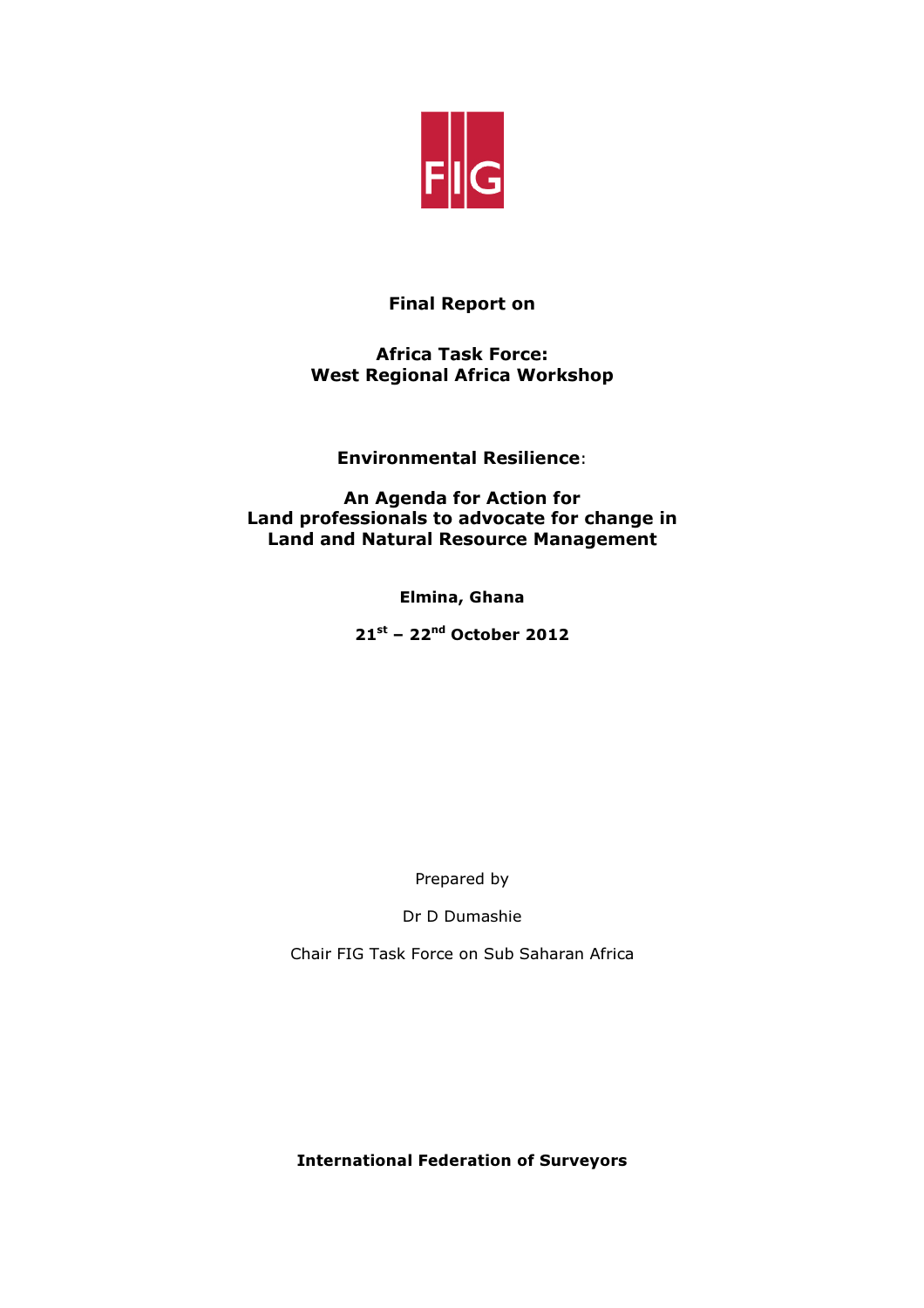## Chairs Final Report 2013

## Africa Task Force: West Regional Africa Workshop

The FIG Africa Task Force (ATF) is an initiative aimed at supporting FIG African Member Associations and Academic members over the period 2010- 14.

This global taskforce emerged in response to consideration by the general council and approved by General assembly in Eilat, Israel, May 2009. The terms of reference and supporting material can be viewed at www.fig.net/atf.

This is the Chairs report of the sub Saharan African Task Force workshop regarding the preparation and running of a two-day workshop with a focus on Environmental Resilience: An agenda for Acton for Land professionals, held on 21- 22 October 2012 in Elmina, Ghana.

The key purpose of the task force is to enable the surveying profession in sub Saharan Africa to deal with social responsibility in terms of contributing to achieving the MDGs. In this regard, the role of the surveyors as change agents engaging with the politicians and civic society is important.

Each year the Task Force invites an African member association to co-host the workshop event. It is with great pleasure that the FIG Africa Task Force (ATF) welcomed the *Ghana Institution of Survevors (GHIS)* who organised the logistical arrangements in Ghana. In addition this year focus compliments building the profession for the future generation accordingly the FIG Young Surveyors Network (YSN) contributed significantly to the deliberations.

The two day Workshop considered and devised key messages in Environmental Resilience in Land, to strengthen FIG Members within sub Saharan Africa and will present its findings at FIG Working Week in Abuia 6<sup>th</sup>- 10<sup>th</sup> Mav 2013.

## Key activities undertaken

## Seminar Organisation and Program

This workshop brought together decision makers and practitioners from several African nations (Botswana, Democratic Republic of Congo, Ethiopia, Gabon, Ghana, Kenya, Nigeria, Niger Republic, Tanzania, Senegal, South Africa, Uganda and Zimbabwe) with expertise across the range of land professional disciplines within the FIG membership.

The final version of the workshop programme is attached to the detailed report available on the web site www.fig.net/atf. Presentations from the workshop are also available on the FIG web site.

## The objectives of the workshop

The task force in 2012 will look at the theme, Environmental Resilience in Land and to develop Land professional's capacity through a strategic foresight exercise. This aims to develop and promote an Agenda for Action for Land Professionals to advocate change in approaches to land and resource development in support of good land governance.

The workshop recognises that the pace of change in the Environmental agenda adds urgency to our professional work. Environmental resilience in this workshop is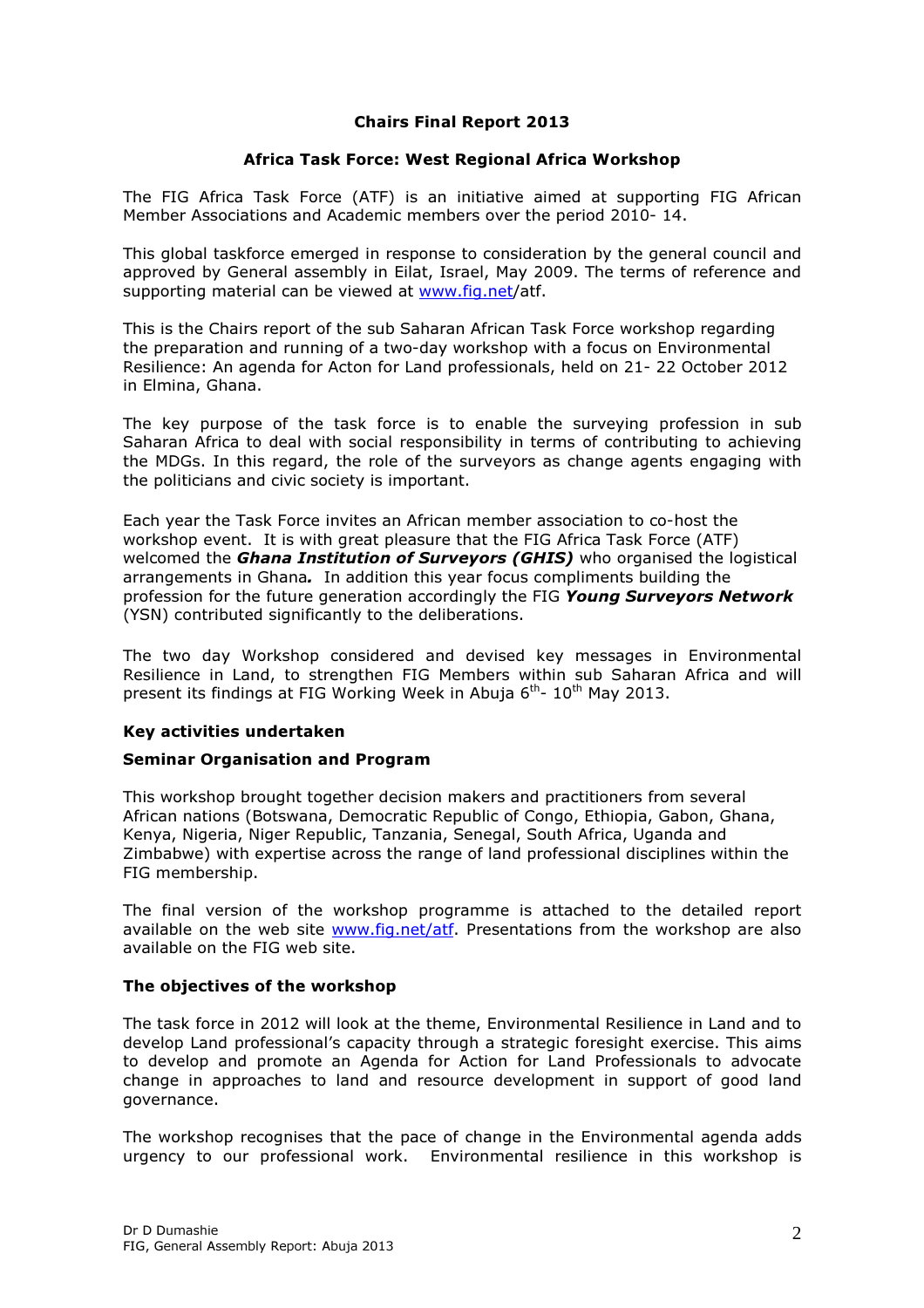defined as human impact that should not be greater than the environmental carrying capacity of the natural resource.

Over a two day workshop the Task Force objectives were to provoke thought and stimulate debate along with the objectives to:

- promote a longer term proactive outlook among delegates;
- challenge some existing assumptions about the future development of land governance;
- encourage alternative ways of thinking about what lies ahead in a rigorous and systematic manner; and
- provide a platform for delegates to participate in thinking, talking, planning and acting creatively and differently together.

These objectives were achieved and a set of Scenarios developed that have led to the drafting of an Agenda for Action with a final draft document expected to be uploaded on the web site soon. The deliberations of how this was achieved are explained below.

## Speakers and Participants

An invitation letter was sent to all member associations in sub Saharan Africa requesting that they circulate amongst their members. Other special invites were sent to African land professionals (Planners and Engineers). In addition the Young Surveyors Network (YSN) successfully obtained a FIG Foundation grant which combined with their own resources, funded young professional's to attend the workshop.

Delegates were limited to 42 in number, an initial list of participants were drawn from the registration process organised by ATF and GhIS

The list of confirmed participants and speakers is attached to the detailed report, available on the web site.

## Deliberations

In the face of ever increasing impacts as a result of human settlement, planning for the future of the places we inhabit has become increasingly challenging. The social, economic, environmental, and infrastructure systems that sustain us have become more complex and interdependent, and uncertainty about future changes remains high. A deeper understanding of sustainability has extended the planning horizon to 30 years and beyond, far longer than the terms of most politicians and the careers of today's planners and administrators.

As professionals we need to take the opportunity to take a leading role in advocating to stakeholders the need for key environmental mitigations steps to prevent land degradation. GHIS President D K Kyere (FGhIS) echoed that exploring the advocacy role of Land Professionals is very apt and timely as most governments in Africa, including Ghana, are trying to streamline the issues of land as part of the general shift in the development paradigm.

Our deliberations over the next two days are concentrated around a Futures approach. This approach offers a powerful means of exploring what might happen in the future and identifies strategic actions that might be taken today to prepare for prospective futures in our professional lives. Drawing upon and adapting Strategic Foresight methodologies, the two-day structure is very much a rapid futures appraisal approach.

The first day was led by presentations from Kayoed David Oluwamotemi (Nigeria),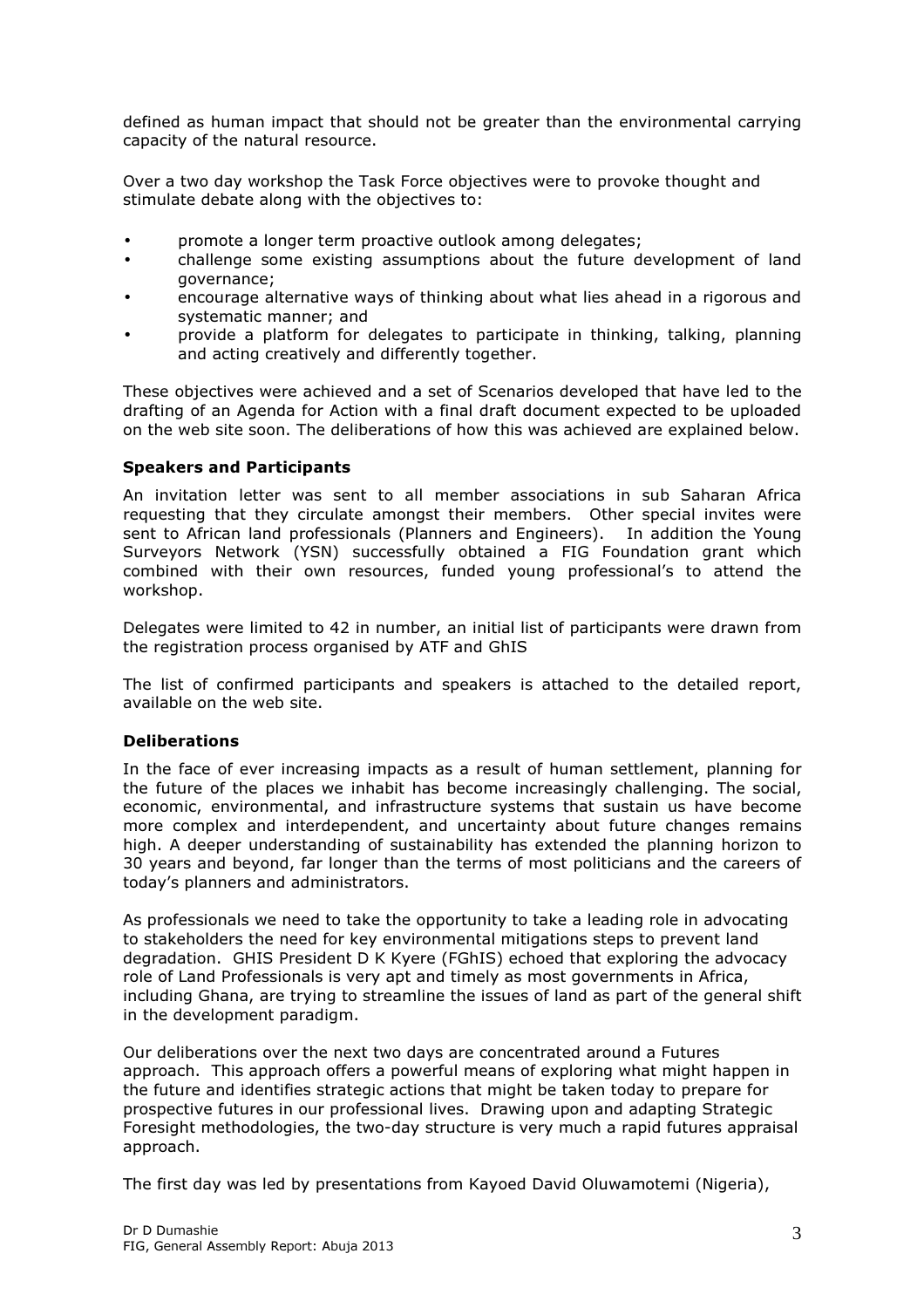and two Surveyors from the Young Surveyors network, Leah Njugana (Kenya) and Ronald Ssegendo (Uganda) each sharing their personal professional observations addressing the global trends that might influence African nations in the next 20+ years. Once the delegates shared their understanding of the trends, the deliberations moved onto the scenario planning and development process

Scenarios are compelling pictures of alternative possible futures. They are not predictions or forecasts, but stories that help us to imagine and portray complex, multi layered and multi dimensions systems, such as development in land and land use.

The participants were split into groups in which to carry out the two days' activities. The remainder of the day concentrated upon going through a rapid appraisal of scenario planning that will enable thinking to devise key messages. Delegates are divided into groups in order to concentrate on specific environmental themes:

- Climate Change (Group 1)
- Natural Resource Security; food, water (Group 2)
- Infrastructure; Power, Transport (Group 3)
- Urbanisation & Rural/ Urban migration (Group 4)
- Biodiversity; landscape/ nature protection (Group 5)
- Mining Resources (Group 6)

At the end of the day each group had a clear idea of their respective environmental theme, they created scenarios that are all plausible and take into account trends as identified today, and that will have an impact in the 20- 30 year future.

The second day maintained innovative thinking by deliberating and collecting information to compile an Agenda for Action. The outcome provided 6 environmental themes, each with 4 possible and plausible scenarios. From each set of scenarios, a preferred foresight future is identified for Land professionals. Delegates considered and debated in a rigours and logical sequence to find ideas for action for key messages, i.e. material that will prepare for the Agenda for Action. This included recommendations on how to mitigate negative impacts of environmental degradation (a) skills needed to help Land professionals to be better prepared and understand the issues (b) Engagement with whom, and on what stakeholder platforms, and (c) the role of Member Associations.

On the plenary stage the presentations of each group's proposal were made, followed by a plenary discussion led by Dr Jenny Whittle (South Africa), all positively critiqued issues presented by the groups.

In the final wrap-up session it was agreed that the 2012 ATF workshop has successfully outlined:

- 1. Key messages; A series of scenarios to demonstrate key messages based on environmental themes
- 2. Text material: to be used to compile an agenda for action. This will be prepared and incorporated into a Draft Futures document over the subsequent months to be further discussed at the ATF Roundtable to be held at the FIG Working Week in Abuja, May 2013.
- 3. For individuals: the workshop has started an earnest and continuing conversation about the future of the profession in an advocacy role, and especially the opportunity to be taken up by the member associations.